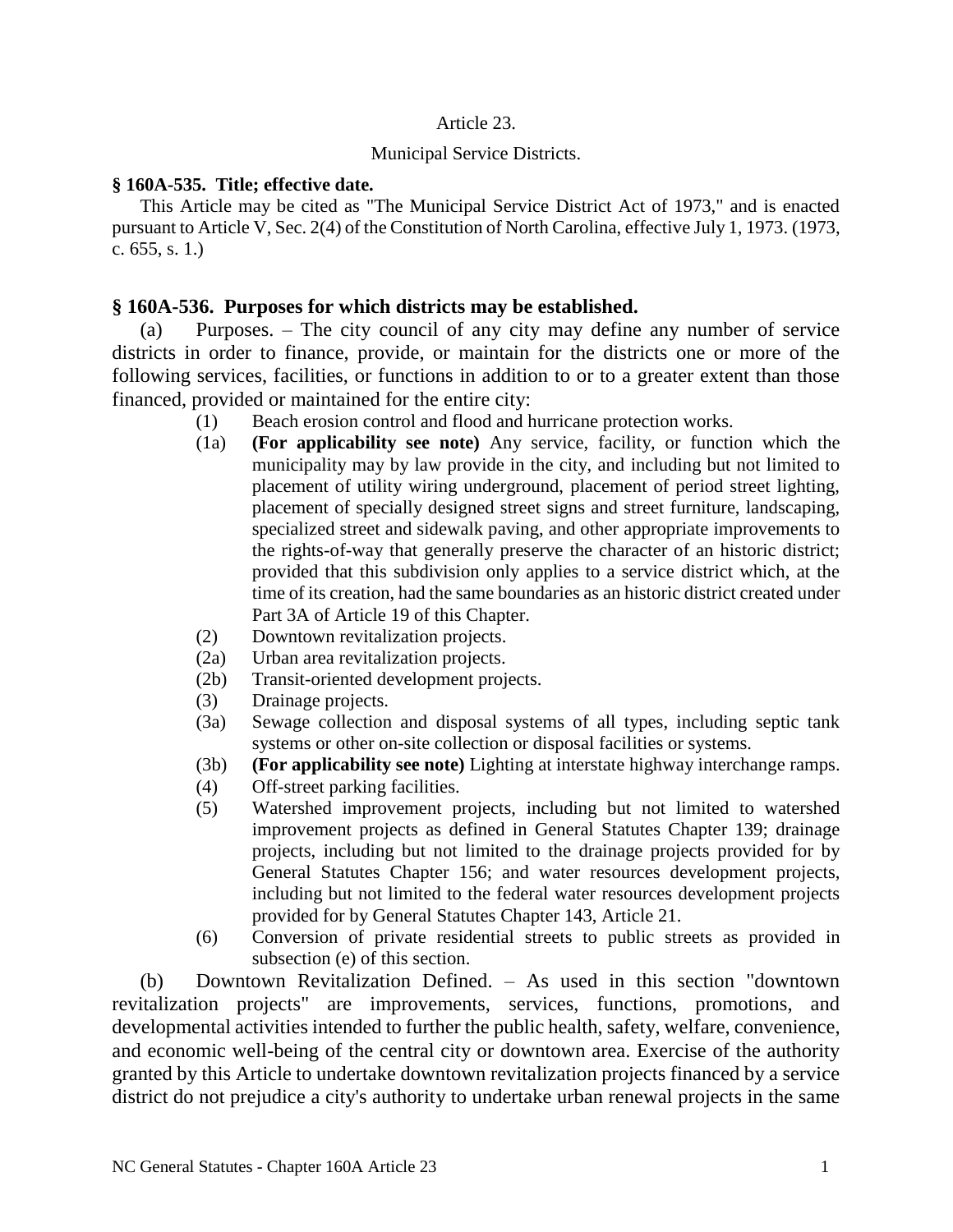area. Examples of downtown revitalization projects include by way of illustration but not limitation all of the following:

- (1) Improvements to water mains, sanitary sewer mains, storm sewer mains, electric power distribution lines, gas mains, street lighting, streets and sidewalks, including rights-of-way and easements.
- (2) Construction of pedestrian malls, bicycle paths, overhead pedestrian walkways, sidewalk canopies, and parking facilities both on-street and off-street.
- (3) Construction of public buildings, restrooms, docks, visitor centers, and tourism facilities.
- (4) Improvements to relieve traffic congestion in the central city and improve pedestrian and vehicular access to it.
- (5) Improvements to reduce the incidence of crime in the central city.
- (6) Providing city services or functions in addition to or to a greater extent than those provided or maintained for the entire city.
- (7) Sponsoring festivals and markets in the downtown area, promoting business investment in the downtown area, helping to coordinate public and private actions in the downtown area, and developing and issuing publications on the downtown area.

(c) Urban Area Revitalization Defined. – As used in this section, the term "urban area revitalization projects" includes the provision within an urban area of any service or facility that may be provided in a downtown area as a downtown revitalization project under subdivision (a)(2) and subsection (b) of this section. As used in this section, the term "urban area" means an area that (i) is located within a city and (ii) meets one or more of the following conditions:

- (1) It is the central business district of the city.
- (2) It consists primarily of existing or redeveloping concentrations of industrial, retail, wholesale, office, or significant employment-generating uses, or any combination of these uses.
- (3) It is located in or along a major transportation corridor and does not include any residential parcels that are not, at their closest point, within 150 feet of the major transportation corridor right-of-way or any nonresidentially zoned parcels that are not, at their closest point, within 1,500 feet of the major transportation corridor right-of-way.
- (4) It has as its center and focus a major concentration of public or institutional uses, such as airports, seaports, colleges or universities, hospitals and health care facilities, or governmental facilities.

(c1) Transit-Oriented Development Defined. – As used in this section, the term "transit-oriented development" includes the provision within a public transit area of any service or facility listed in this subsection. A public transit area is an area within a one-fourth mile radius of any passenger stop or station located on a mass transit line. A mass transit line is a rail line along which a public transportation service operates or a busway or guideway dedicated to public transportation service. A busway is not a mass transit line if a majority of its length is also generally open to passenger cars and other private vehicles more than two days a week.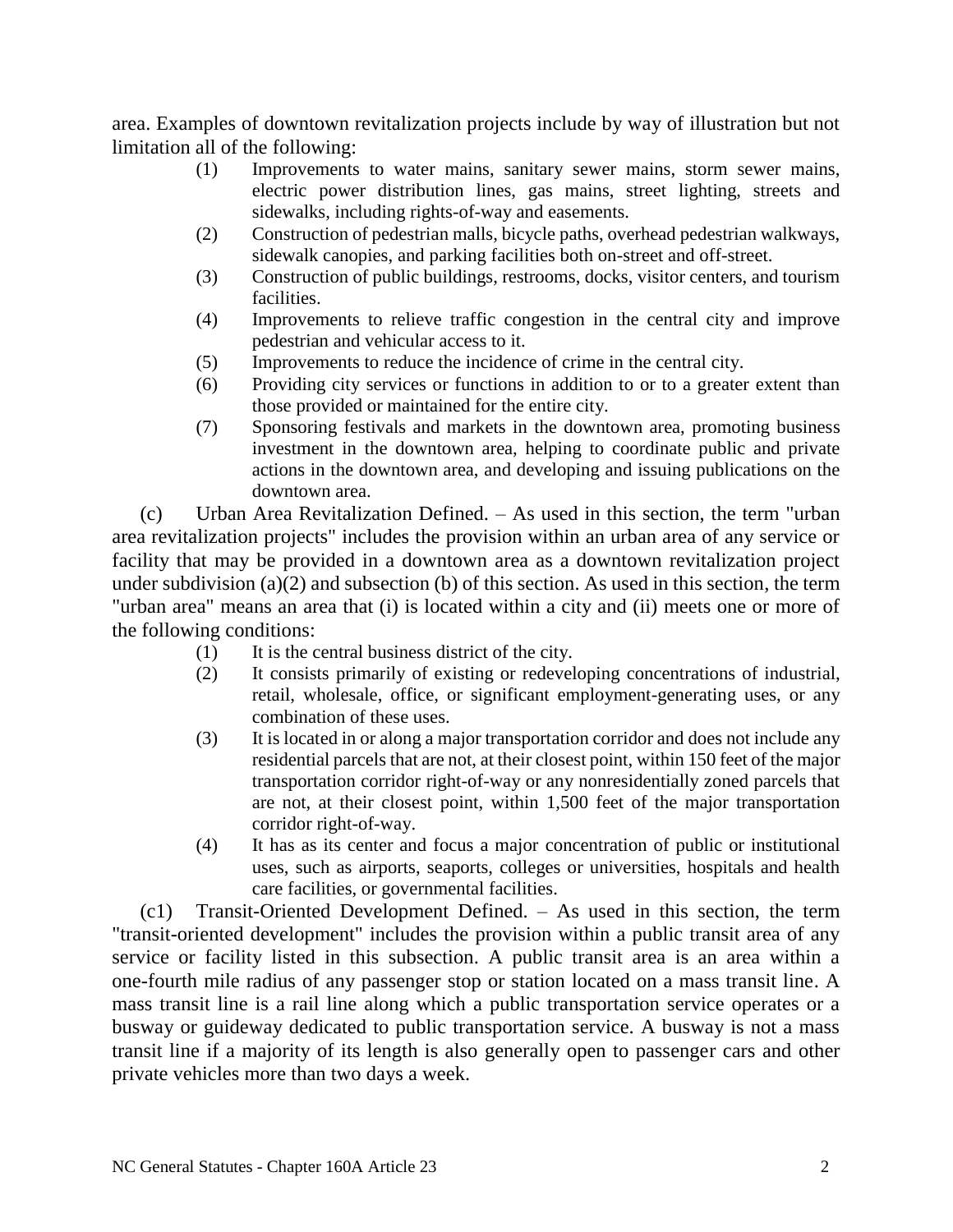The following services and facilities are included in the definition of "transit-oriented development" if they are provided within a transit area:

- (1) Any service or facility that may be provided in a downtown area as a downtown revitalization project under subdivision (a)(2) and subsection (b) of this section.
- (2) Passenger stops and stations on a mass transit line.
- (3) Parking facilities and structures associated with passenger stops and stations on a mass transit line.
- (4) Any other service or facility, whether public or public-private, that the city may by law provide or participate in within the city, including retail, residential, and commercial facilities.

(d) Contracts. – A city may provide services, facilities, functions, or promotional and developmental activities in a service district with its own forces, through a contract with another governmental agency, through a contract with a private agency, or by any combination thereof. Any contracts entered into pursuant to this subsection shall comply with all of the following criteria:

- (1) The contract shall specify the purposes for which city moneys are to be used for that service district.
- (2) The contract shall require an appropriate accounting for those moneys at the end of each fiscal year or other appropriate period. For contracts entered into on or after June 1, 2016, the appropriate accounting shall include the name, location, purpose, and amount paid to any person or persons with whom the private agency contracted to perform or complete any purpose for which the city moneys were used for that service district.

(d1) Additional Requirements for Certain Contracts. – In addition to the requirements of subsection (d) of this section, if the city enters into a contract with a private agency for a service district under subdivision (a)(1a), (2), or (2a) of this section, the city shall comply with all of the following:

- (1) The city shall solicit input from the residents and property owners as to the needs of the service district prior to entering into the contract.
- (2) Prior to entering into, or the renewal of, any contract under this section, the city shall use a bid process to determine which private agency is best suited to achieve the needs of the service district. The city shall determine criteria for selection of the private agency and shall select a private agency in accordance with those criteria. If the city determines that a multiyear contract with a private agency is in the best interest of the city and the service district, the city may enter into a multiyear contract not to exceed five years in length.
- (3) The city shall hold a public hearing prior to entering into the contract, which shall be noticed by publication in a newspaper of general circulation, for at least two successive weeks prior to the public hearing, in the service district.
- (4) The city shall require the private agency to report annually to the city, by presentation in a city council meeting and in written report, regarding the needs of the service district, completed projects, and pending projects. Prior to the annual report, the private agency shall seek input of the property owners and residents of the service district regarding needs for the upcoming year.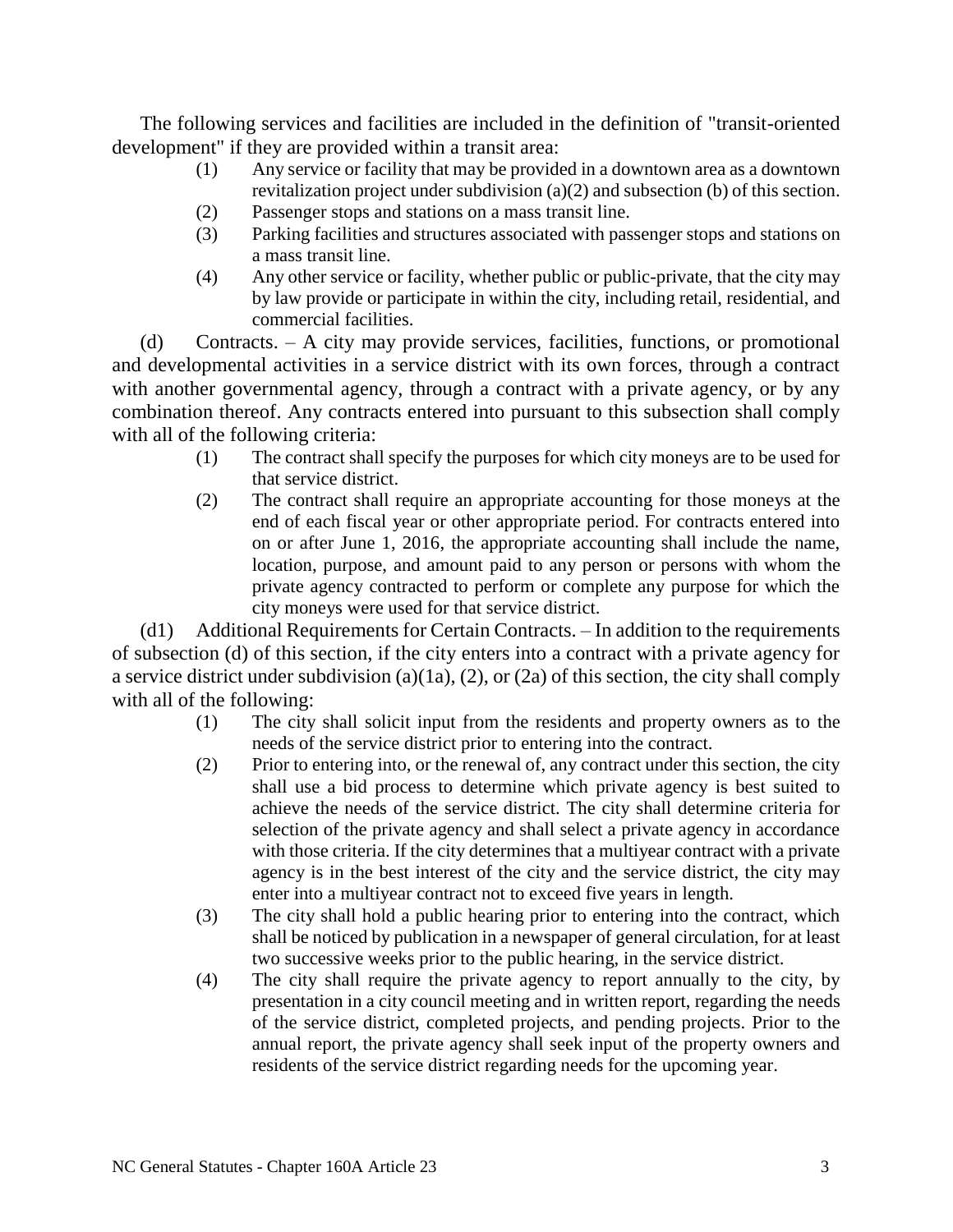(5) The contract shall specify the scope of services to be provided by the private agency. Any changes to the scope of services shall be approved by the city council.

(e) Converting Private Residential Streets to Public Streets. – A city may establish a municipal service district for the purpose of converting private residential streets to public streets if the conditions of this subsection are met. The property tax levied in a municipal service district created for this purpose may be used only to pay the costs related to the transfer of ownership of the streets, evaluation of the condition of the private streets, and the design and construction costs related to improving the private streets to meet public street standards as approved by the governing board. Notwithstanding G.S. 160A-542, the property tax rate in a district created for this purpose may not be in excess of thirty percent (30%) of the ad valorem tax rate in effect in the city in the fiscal year prior to the establishment of the district. After the private streets have been upgraded to meet public street standards and all costs have been recovered from the tax in the district, no further tax may be levied in the district, and the city council must abolish the municipal service district as provided by G.S. 160A-541.

Notwithstanding G.S. 160A-299, if a city abandons the streets and associated rights-of-way acquired pursuant to this subsection, the street-related common elements must be returned to the owners' association from which the city acquired them in a manner that makes the owners' association's holdings in common elements as they were prior to the establishment of the municipal service district.

For a city to create a municipal service district for the purpose of converting private residential streets to public streets, all of the following conditions must be met:

- (1) The private residential road must be nongated.
- (2) The city must receive a petition signed by at least sixty percent (60%) of the lot owners of the owners' association requesting the city to establish a municipal service district for the purpose of paying the costs related to converting private residential streets to public streets. The executive board of an owners' association for which the city has received a petition under this subsection may transfer street-related common elements to the city, notwithstanding the provisions of either the North Carolina Planned Community Act in Chapter 47F of the General Statutes or the North Carolina Condominium Act in Chapter 47C of the General Statutes, or related articles of declaration, deed covenants, or any other similar document recorded with the Register of Deeds.
- (3) The city must agree to accept the converted streets for perpetual public maintenance.
- (4) The city must meet one of the following requirements:
	- a. Located primarily in a county that has a population of 750,000 or more according to the most recent decennial federal census, and also located in an adjacent county with a population of 250,000 or more according to the most recent decennial federal census.
	- b. Located primarily in a county with a population of 250,000 or more according to the most recent decennial federal census, and also located in an adjacent county with a population of 750,000 or more according to the most recent decennial federal census. (1973, c. 655, s. 1; 1977,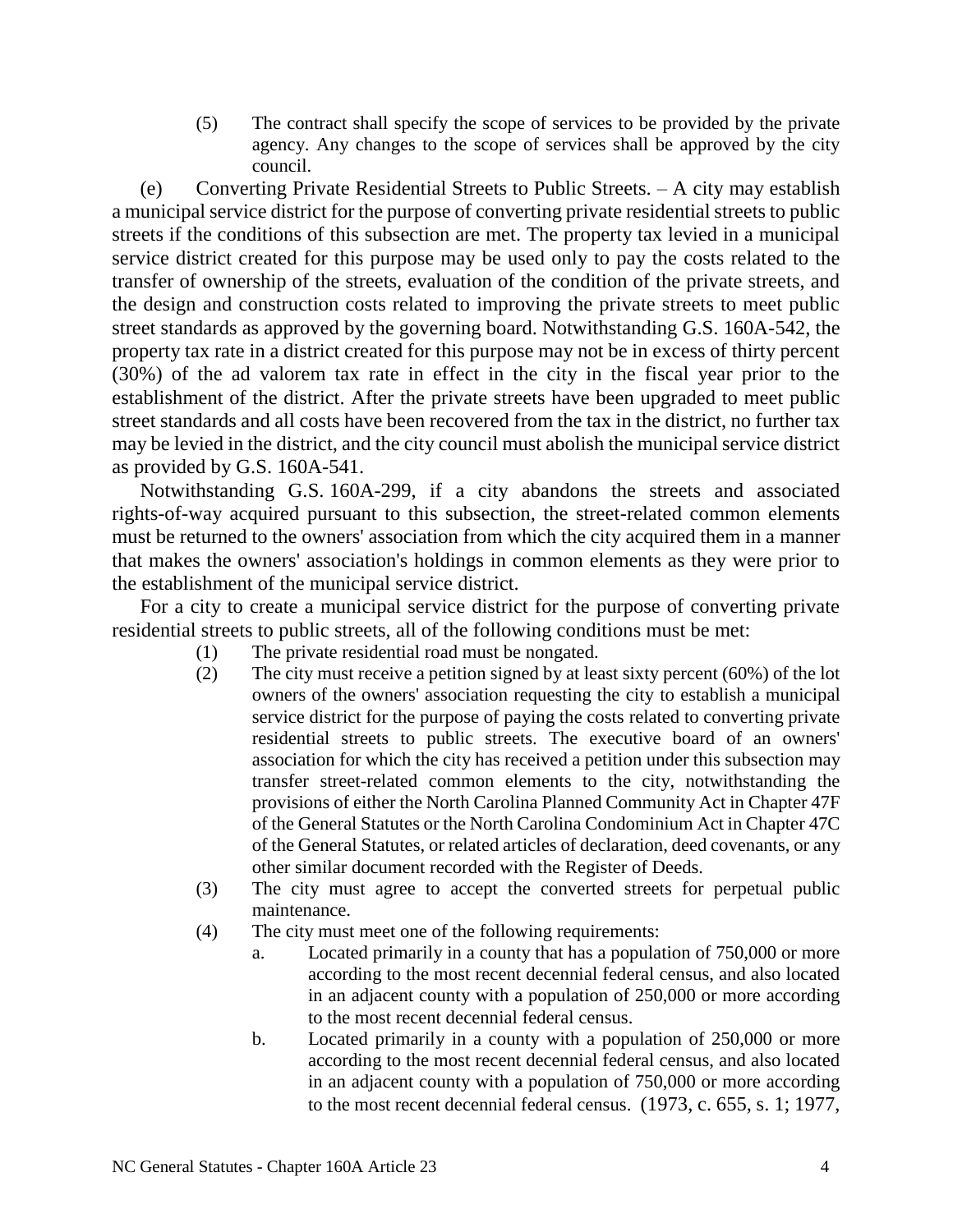c. 775, ss. 1, 2; 1979, c. 595, s. 2; 1985, c. 580; 1987, c. 621, s. 1; 1999-224, s. 1; 1999-388, s. 1; 2004-151, s. 1; 2004-203, s. 5(m); 2009-385, s. 1; 2011-72, ss. 1, 2; 2011-322, s. 1; 2012-79, s. 1.11; 2015-241, s. 15.16B(a); 2016-8, s. 1; 2017-102, s. 31.1.)

## **§ 160A-537. Definition of service districts.**

(a) Standards. – The city council of any city may by ordinance define a service district upon finding that a proposed district is in need of one or more of the services, facilities, or functions listed in G.S. 160A-536 to a demonstrably greater extent than the remainder of the city.

(a1) Petition to Define District. – The city council may also by ordinance define a service district if a petition submitted by a majority of the owners of real property in a defined area of the city establishes that the area is in need of one or more of the services, facilities, or functions listed in G.S. 160A-536 to a demonstrably greater extent than the remainder of the city. The petition shall contain the names, addresses, and signatures of the real property owners within the proposed district, describe the proposed district boundaries, and state in detail the services, facilities, or functions listed in G.S. 160A-536 which would serve as the basis for establishing the proposed district. The city council may establish a policy to hear all petitions submitted under this subsection at regular intervals, but no less than once per year.

(b) Report. – Before the public hearing required by subsection (c), the city council shall cause to be prepared a report containing:

- (1) A map of the proposed district, showing its proposed boundaries;
- (2) A statement showing that the proposed district meets the standards set out in subsection (a); and
- (3) A plan for providing in the district one or more of the services listed in G.S. 160A-536.

The report shall be available for public inspection in the office of the city clerk for at least four weeks before the date of the public hearing.

(c) Hearing and Notice. – The city council shall hold a public hearing before adopting any ordinance defining a new service district under this section. Notice of the hearing shall state the date, hour, and place of the hearing and its subject, and shall include a map of the proposed district and a statement that the report required by subsection (b) is available for public inspection in the office of the city clerk. The notice shall be published at least once not less than one week before the date of the hearing. In addition, it shall be mailed at least four weeks before the date of the hearing by any class of U.S. mail which is fully prepaid to the owners as shown by the county tax records as of the preceding January 1 (and at the address shown thereon) of all property located within the proposed district. The person designated by the council to mail the notice shall certify to the council that the mailing has been completed and his certificate is conclusive in the absence of fraud.

(c1) Exclusion From District. – An owner of a tract or parcel of land located within the proposed district may, at the public hearing or no later than five days after the date of the public hearing required by subsection (c) of this section, submit a written request to the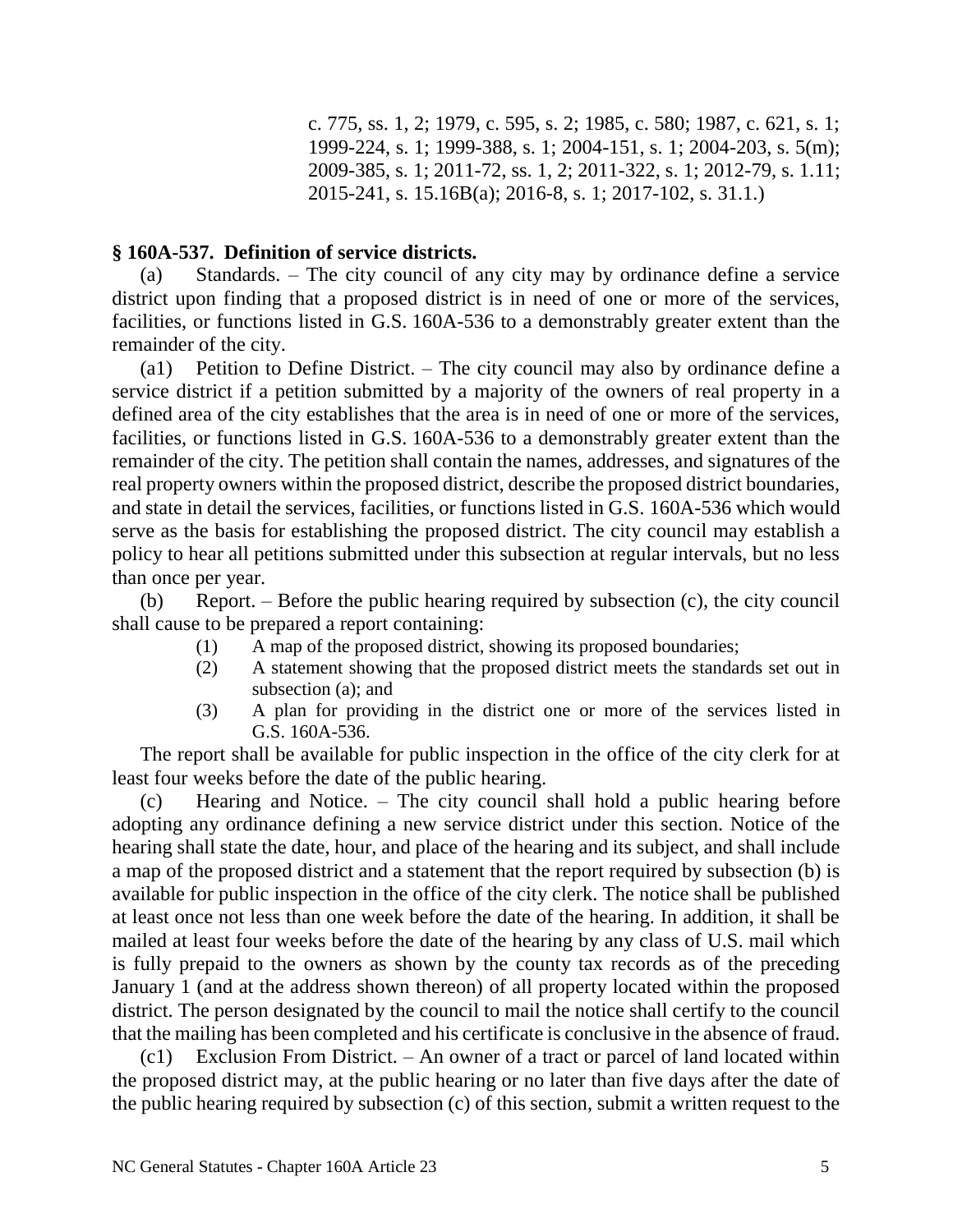city council for the exclusion of the tract or parcel from the proposed district. The owner shall specify the tract or parcel, state with particularity the reasons why the tract or parcel is not in need of the services, facilities, or functions of the proposed district to a demonstrably greater extent than the remainder of the city, and provide any other additional information the owner deems relevant. If the city council finds that the tract or parcel is not in need of the services, facilities, or functions of the proposed district to a demonstrably greater extent than the remainder of the city, the city council may exclude the tract or parcel from the proposed district.

(d) Effective Date. – Except as otherwise provided in this subsection, the ordinance defining a service district shall take effect at the beginning of a fiscal year commencing after its passage, as determined by the city council. If the governing body in the ordinance states that general obligation bonds or special obligation bonds are anticipated to be authorized for the project, it may make the ordinance effective immediately upon its adoption or as otherwise provided in the ordinance. However, no ad valorem tax may be levied for a partial fiscal year.

(e) Repealed by Session Laws 2016-8, s. 2, effective June 1, 2016.

(f) Passage of Ordinance. – No ordinance defining a service district as provided for in this section shall be finally adopted until it has been passed at two meetings of the city council by majority vote of the voting members present, and no service district shall be defined except by ordinance. (1973, c. 655, s. 1; 1981, c. 53, s. 1; c. 733, s. 1; 2006-162, s. 25; 2012-156, s. 4; 2016-8, s. 2.)

# **§ 160A-538. Extension of service districts.**

(a) Standards. – The city council may by ordinance annex territory to any service district upon finding that:

- (1) The area to be annexed is contiguous to the district, with at least one eighth of the area's aggregate external boundary coincident with the existing boundary of the district;
- (2) That the area to be annexed requires the services of the district.

(b) Annexation by Petition. – The city council may also by ordinance extend by annexation the boundaries of any service district when one hundred percent (100%) of the real property owners of the area to be annexed have petitioned the council for annexation to the service district.

(c) Report. – Before the public hearing required by subsection (d), the council shall cause to be prepared a report containing:

- (1) A map of the service district and the adjacent territory, showing the present and proposed boundaries of the district;
- (2) A statement showing that the area to be annexed meets the standards and requirements of subsections (a) or (b); and
- (3) A plan for extending services to the area to be annexed.

The report shall be available for public inspection in the office of the city clerk for at least two weeks before the date of the public hearing.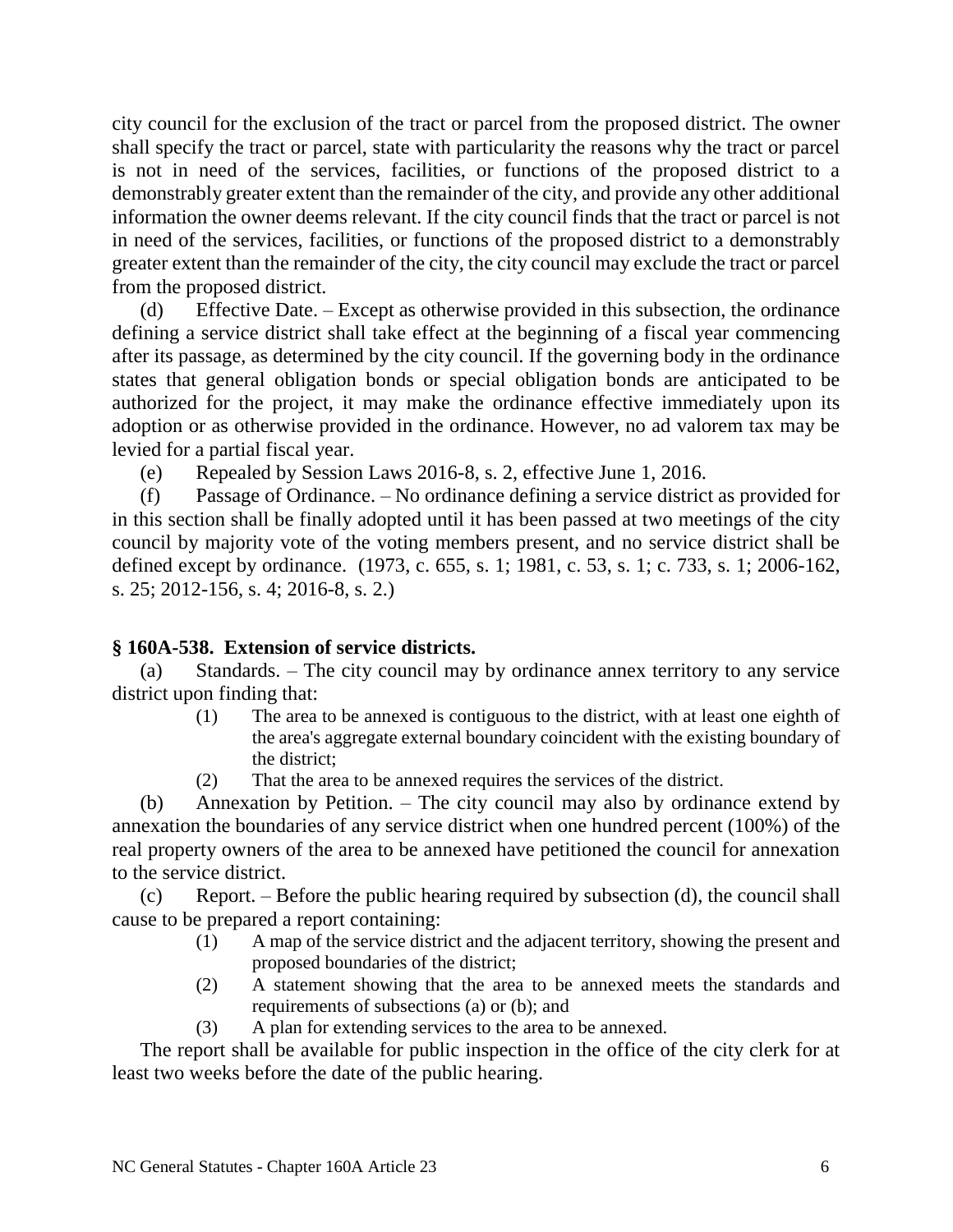(d) Hearing and Notice. – The council shall hold a public hearing before adopting any ordinance extending the boundaries of a service district. Notice of the hearing shall state the date, hour and place of the hearing and its subject, and shall include a statement that the report required by subsection (c) is available for inspection in the office of the city clerk. The notice shall be published at least once not less than one week before the date of the hearing. In addition, the notice shall be mailed at least four weeks before the date of the hearing to the owners as shown by the county tax records as of the preceding January 1 of all property located within the area to be annexed. The notice may be mailed by any class of U.S. mail which is fully prepaid. The person designated by the council to mail the notice shall certify to the council that the mailing has been completed, and his certificate shall be conclusive in the absence of fraud.

(e) Effective Date. – The ordinance extending the boundaries of the district shall take effect at the beginning of a fiscal year commencing after its passage, as determined by the council.

(e1) Passage of Ordinance. – No ordinance annexing territory to a service district as provided for in this section shall be finally adopted until it has been passed at two meetings of the city council by majority vote of the voting members present, and no territory shall be annexed to a service district except by ordinance.

(f) Historic District Boundaries Extension. – A service district which at the time of its creation had the same boundaries as an historic district created under Part 3A of Article 19 of this Chapter may only have its boundaries extended to include territory which has been added to the historic district. (1973, c. 655, s. 1; 1981, c. 53, s. 2; 1987, c. 621, s. 2; 2016-8, s. 3.)

# **§ 160A-538.1. Reduction of service districts.**

(a) Reduction by City Council. – Upon finding that there is no longer a need to include within a particular service district any certain tract or parcel of land, the city council may by ordinance redefine a service district by removing therefrom any tract or parcel of land which it has determined need no longer be included in said district. The city council shall hold a public hearing before adopting an ordinance removing any tract or parcel of land from a district. Notice of the hearing shall state the date, hour and place of the hearing, and its subject, and shall be published at least once not less than one week before the date of the hearing.

(a1) Request for Reduction by Owner. – A property owner may submit a written request to the city council to remove the owner's tract or parcel of land from a service district. The owner shall specify the tract or parcel, state with particularity the reasons why the tract or parcel is not in need of the services, facilities, or functions of the proposed district to a demonstrably greater extent than the remainder of the city, and provide any other additional information the owner deems relevant. Upon receipt of the request, the city council shall hold a public hearing as required by subsection (a) of this section. If the city council finds that the tract or parcel is not in need of the services, facilities, or functions of the district to a demonstrably greater extent than the remainder of the city, the city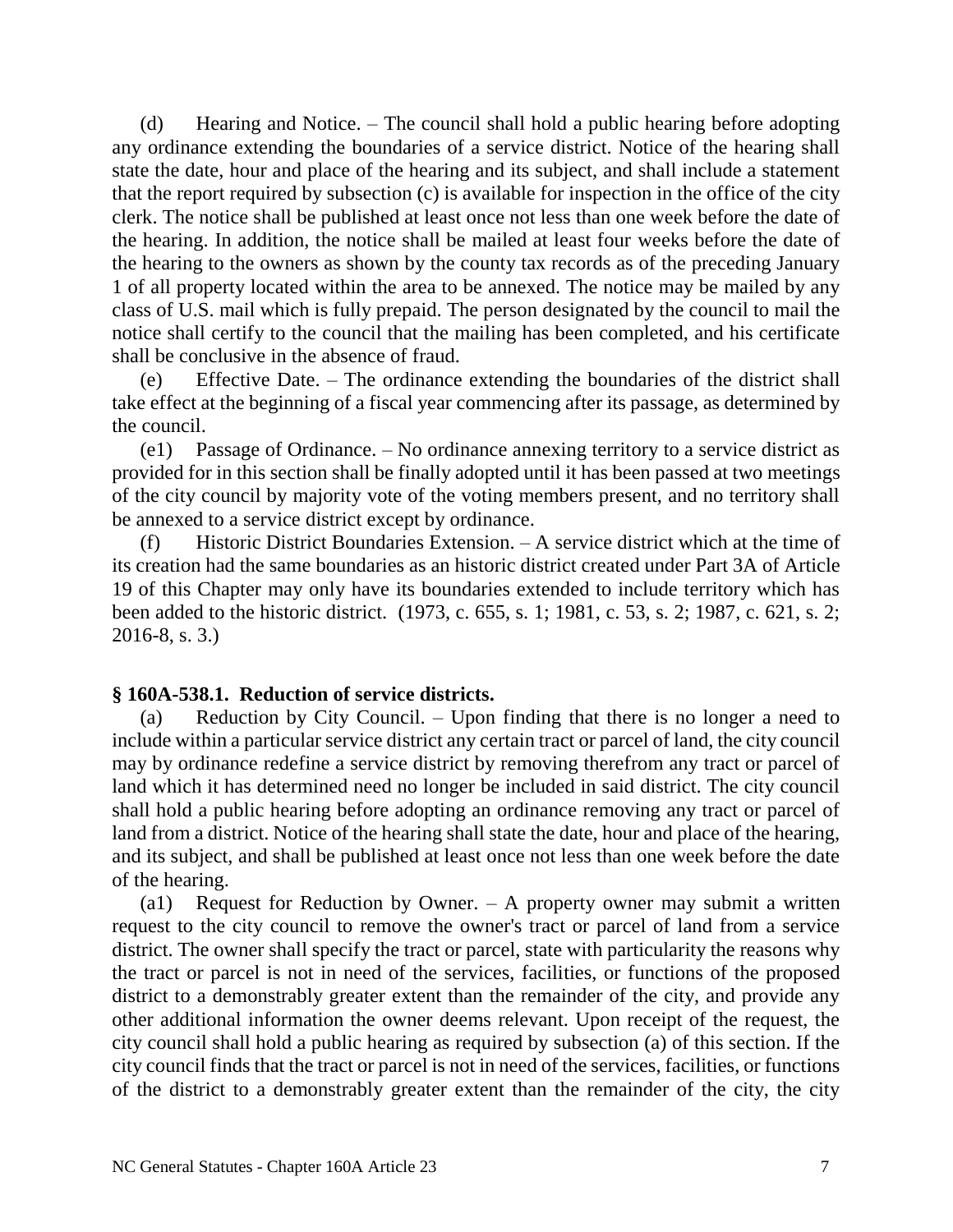council may, by ordinance, redefine the service district by removing therefrom the tract or parcel.

(b) Effective Date. – The removal of any tract or parcel of land from any service district shall take effect at the end of a fiscal year following passage of the ordinance, as determined by the city council.

(b1) Passage of Ordinance. – No ordinance reducing a service district as provided for in this section shall be finally adopted until it has been passed at two meetings of the city council by majority vote of the voting members present, and no service district shall be reduced except by ordinance.

(c) Historic District Boundaries Reduction. – A service district which at the time of its creation had the same boundaries as an historic district created under Part 3A of Article 19 of this Chapter may only have its boundaries reduced to exclude territory which has been removed from the historic district. (1977, c. 775, s. 3; 1987, c. 621, s. 3; 2016-8, s. 4.)

# **§ 160A-539. Consolidation of service districts.**

(a) The city council may by ordinance consolidate two or more service districts upon finding that:

- (1) The districts are contiguous or are in a continuous boundary; and
- (2) The services provided in each of the districts are substantially the same; or
- (3) If the services provided are lower for one of the districts, there is a need to increase those services for that district to the level of that enjoyed by the other districts.

(b) Report. – Before the public hearing required by subsection (c), the city council shall cause to be prepared a report containing:

- (1) A map of the districts to be consolidated;
- (2) A statement showing the proposed consolidation meets the standards of subsection (a); and
- (3) If necessary, a plan for increasing the services for one or more of the districts so that they are substantially the same throughout the consolidated district.

The report shall be available in the office of the city clerk for at least two weeks before the public hearing.

(c) Hearing and Notice. – The city council shall hold a public hearing before adopting any ordinance consolidating service districts. Notice of the hearing shall state the date, hour, and place of the hearing and its subject, and shall include a statement that the report required by subsection (b) is available for inspection in the office of the city clerk. The notice shall be published at least once not less than one week before the date of the hearing. In addition, the notice shall be mailed at least four weeks before the hearing to the owners as shown by the county tax records as of the preceding January 1 of all property located within the consolidated district. The notice may be mailed by any class of U.S. mail which is fully prepaid. The person designated by the council to mail the notice shall certify to the council that the mailing has been completed, and his certificate shall be conclusive in the absence of fraud.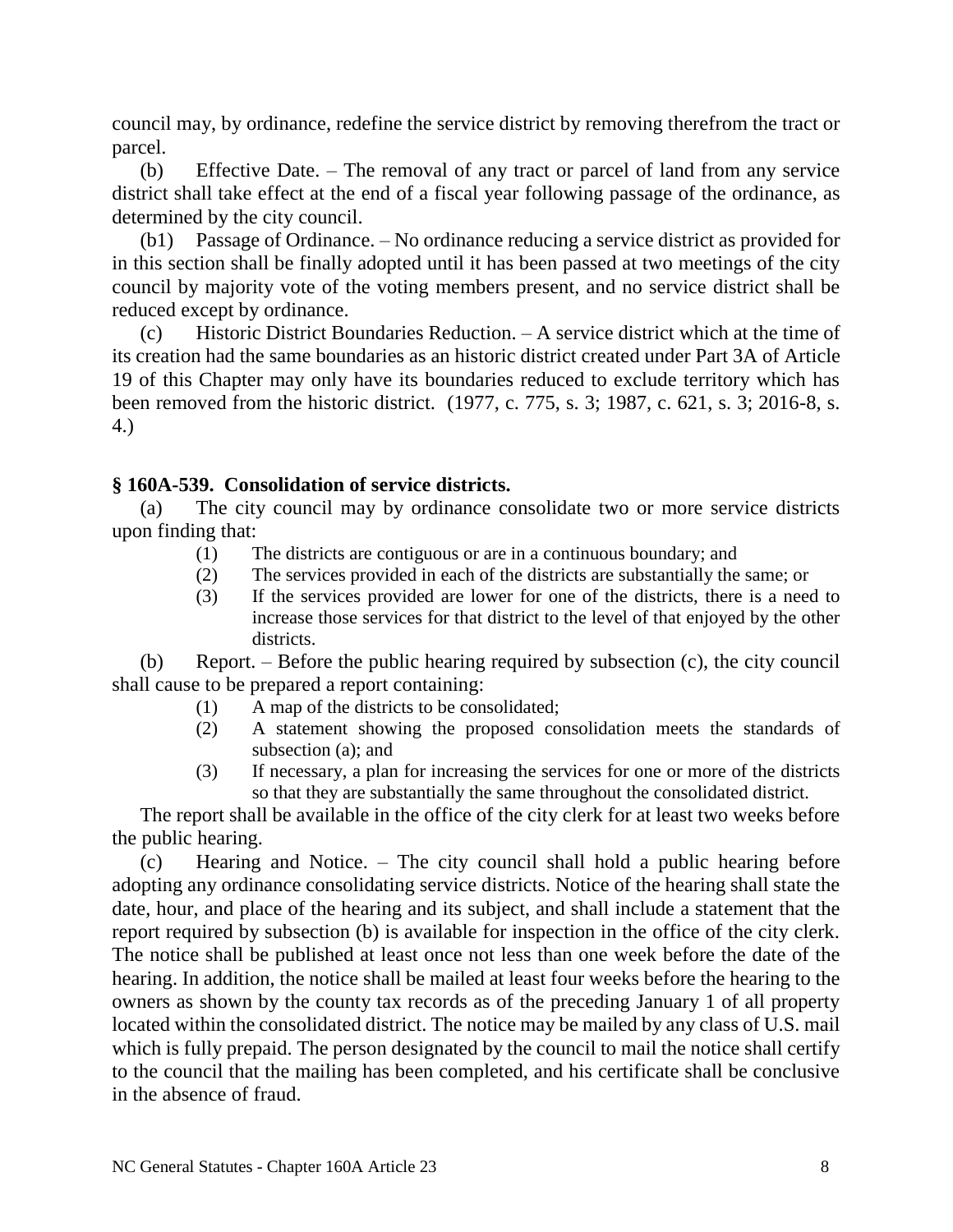(d) Effective Date. – The consolidation of service districts shall take effect at the beginning of a fiscal year commencing after passage of the ordinance of consolidation, as determined by the council.

(e) Passage of Ordinance. – No ordinance consolidating two or more service districts as provided for in subsection (a) of this section shall be finally adopted until it has been passed at two meetings of the city council by majority vote of the voting members present, and no service districts shall be consolidated except by ordinance. (1973, c. 655, s. 1; 1981, c. 53, s. 2; 2016-8, s. 5.)

## **§ 160A-540. Required provision or maintenance of services.**

(a) New District. – When a city defines a new service district, it shall provide, maintain, or let contracts for the services for which the residents of the district are being taxed within a reasonable time, not to exceed one year, after the effective date of the definition of the district.

(b) Extended District. – When a city annexes territory for a service district, it shall provide, maintain, or let contracts for the services provided or maintained throughout the district to the residents of the area annexed to the district within a reasonable time, not to exceed one year, after the effective date of the annexation.

(c) Consolidated District. – When a city consolidates two or more service districts, one of which has had provided or maintained a lower level of services, it shall increase the services within that district (or let contracts therefor) to a level comparable to those provided or maintained elsewhere in the consolidated district within a reasonable time, not to exceed one year, after the effective date of the consolidation. (1973, c. 655, s. 1.)

# **§ 160A-541. Abolition of service districts.**

Upon finding that there is no longer a need for a particular service district, the city council may by ordinance abolish that district. The council shall hold a public hearing before adopting an ordinance abolishing a district. Notice of the hearing shall state the date, hour and place of the hearing, and its subject, and shall be published at least once not less than one week before the date of the hearing. The abolition of any service district shall take effect at the end of a fiscal year following passage of the ordinance, as determined by the council. (1973, c. 655, s. 1; 2016-8, s. 6.)

# **§ 160A-542. Taxes authorized; rate limitation.**

(a) A city may levy property taxes within defined service districts in addition to those levied throughout the city, in order to finance, provide or maintain for the district services provided therein in addition to or to a greater extent than those financed, provided or maintained for the entire city. In addition, a city may allocate to a service district any other revenues whose use is not otherwise restricted by law.

(b) Property subject to taxation in a newly established district or in an area annexed to an existing district is that subject to taxation by the city as of the preceding January 1.

(c) Property taxes may not be levied within any district established pursuant to this Article in excess of a rate on each one hundred dollar (\$100.00) value of property subject